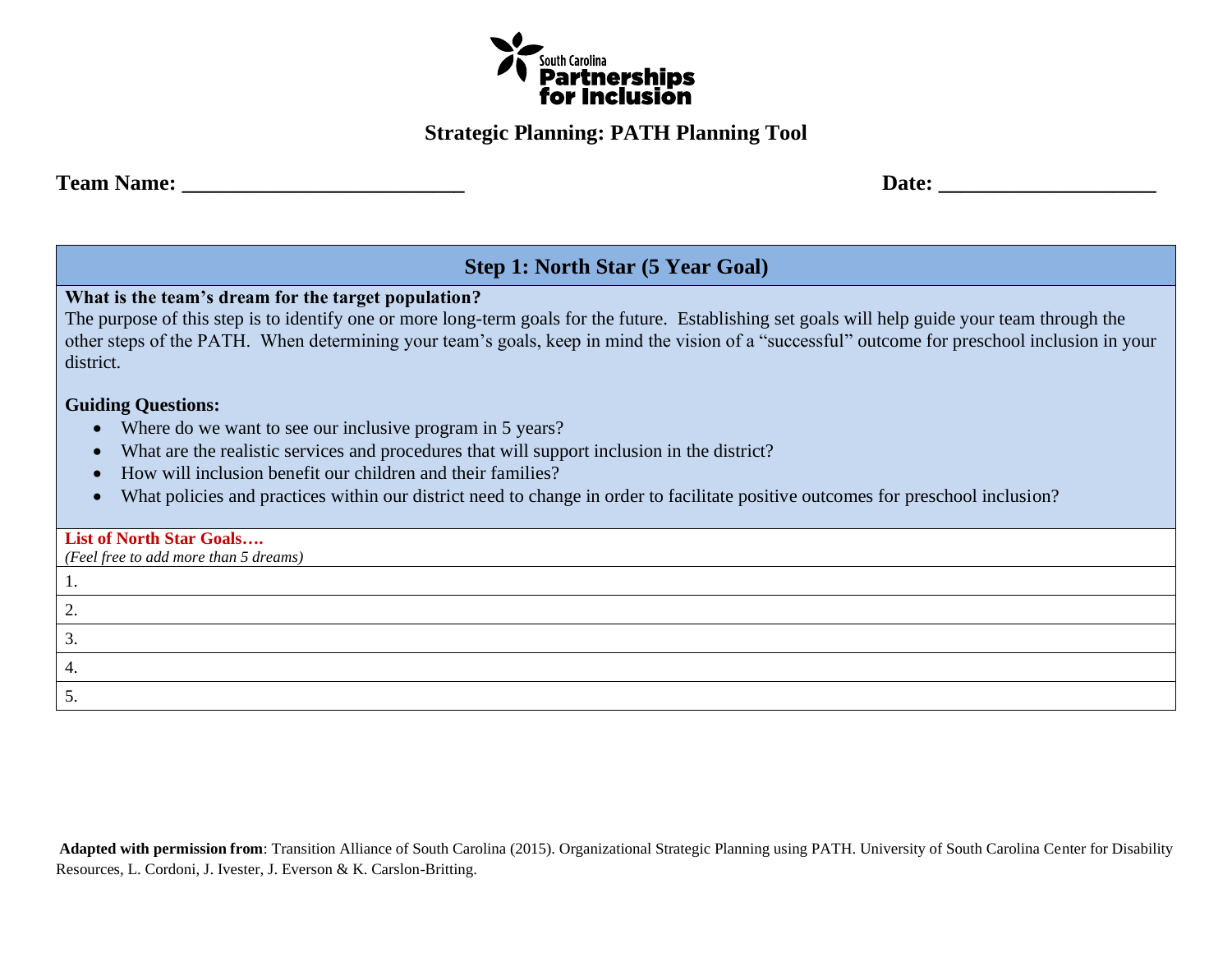# **Step 2: Generating a Vision of a Positive Possible Future (1 year)**

### **What needs to happen within the next year to make the long-term dream a reality?**

In order to be on the road to reaching your 5-year goals, what goals need to be accomplished within the next year? Identify several goals related to your dream that are measurable, attainable, and realistic. You may want to utilize a SMART goal worksheet to help formulate your vision for the next year.

### **Guiding Questions:**

- What can our team accomplish in the next year that will lead us to our 5-year goal?
- What can we reasonably expect to accomplish in the next year?
- Do our potential 1-year goals positively affect the lives of our preschool students/families?
- How do we want our team to be operating 1 year from now?

| <b>1 Year Benchmark</b> (Feel free to add more than 5) | <b>RESPONSIBLE TEAM</b><br>MEMBER(s) | DATE TO BE   CHECK WHEN<br><b>COMPLETED   COMPLETED</b> |
|--------------------------------------------------------|--------------------------------------|---------------------------------------------------------|
|                                                        |                                      |                                                         |
|                                                        |                                      |                                                         |
| 3.                                                     |                                      |                                                         |
| 4.                                                     |                                      |                                                         |
| Ć.                                                     |                                      |                                                         |

# **Step 3: Identifying how things currently operate NOW**

Assess the current state of preschool inclusion within your community. Utilize the Self-Assessment Tool, Facilitator's Guide, Program Profiles, and LRE data to reflect on how your district currently provides services to young children and families. Identifying the strengths and weaknesses of your current practices will help you determine how best to work towards accomplishing your goals.

### **Guiding Questions:**

- What are we currently doing really well?
- What areas do we need to address to reach our goals?
- What challenges or barriers are we facing and why?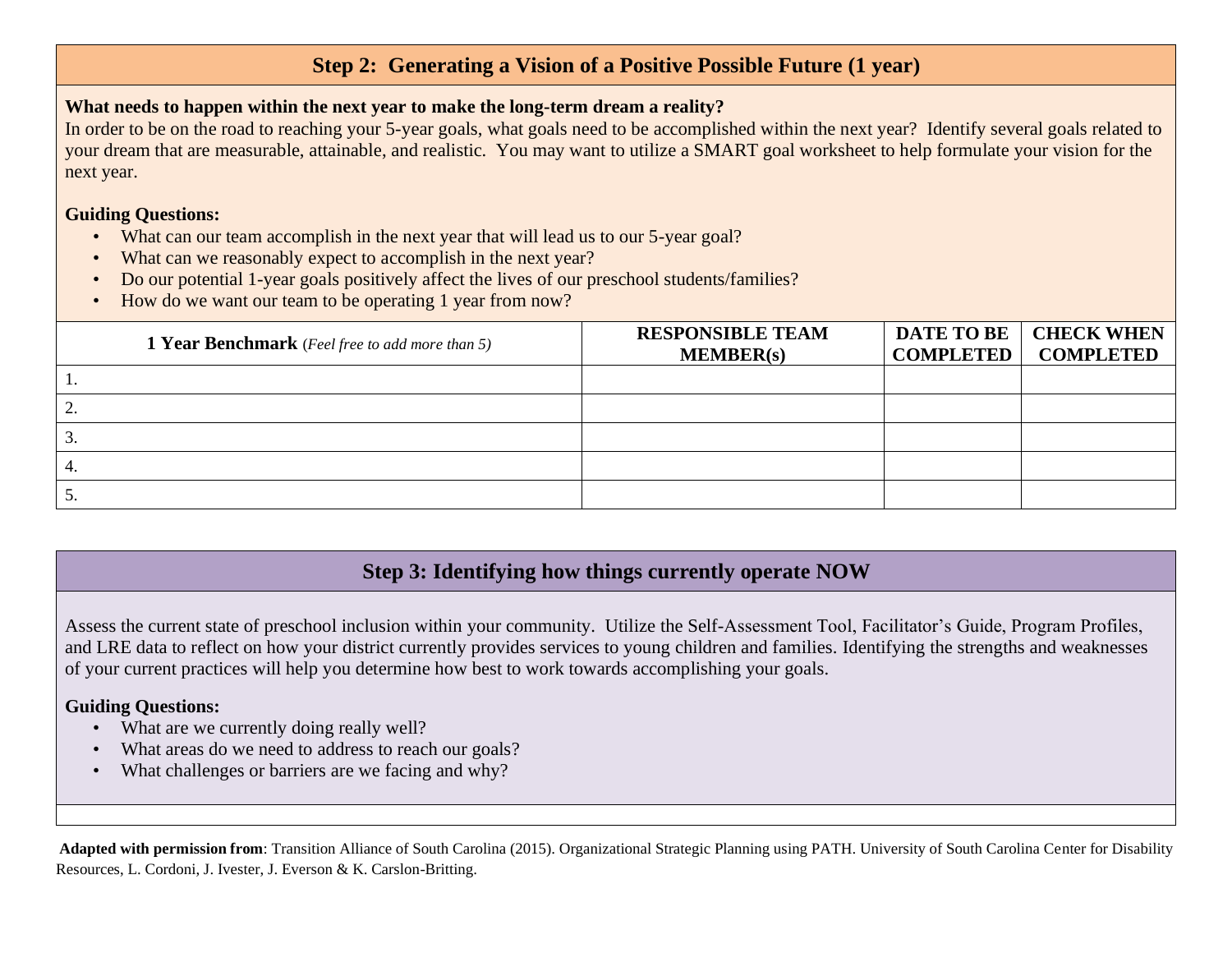| <b>The reality now</b> (List as many as you'd like) |
|-----------------------------------------------------|
|                                                     |
|                                                     |
| <u>.</u>                                            |
| ⊶.                                                  |
|                                                     |

# **Step 4: Who needs to be ENROLLED?**

Look back at your 5 and 1-year goals. Are there certain individuals or organizations that need to participate on your team in order for you to accomplish those goals?

#### **Guiding Questions:**

- Do we have partners from multiple organizations at the table?
- Are we capable of accomplishing our goals with the partners that are currently participating on the team?
- Will we need assistance/input from other partners in order to reach our goals?

|    | Who and/or What needs to be enrolled?                            | <b>RESPONSIBLE TEAM</b> | <b>DATE TO BE</b> | <b>CHECK WHEN</b> |
|----|------------------------------------------------------------------|-------------------------|-------------------|-------------------|
|    | (Feel free to list more than 5 people, organizations, or things) | MEMBER(s)               | <b>COMPLETED</b>  | <b>COMPLETED</b>  |
|    |                                                                  |                         |                   |                   |
|    |                                                                  |                         |                   |                   |
|    |                                                                  |                         |                   |                   |
| 4. |                                                                  |                         |                   |                   |
|    |                                                                  |                         |                   |                   |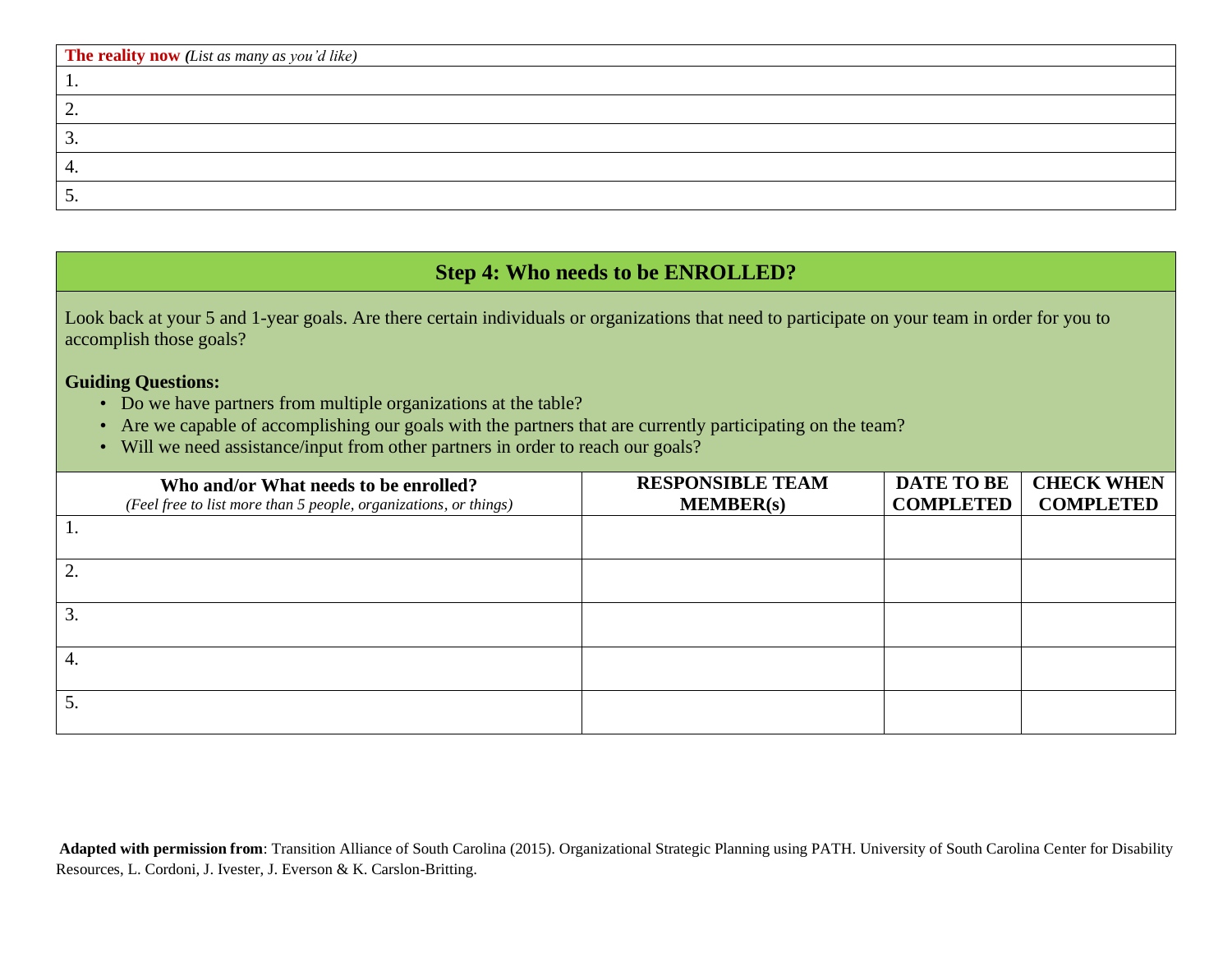### **Step 5: Build on the group's STRENGTHS**

Discuss what your team is currently doing well. It is important to have a clear understanding of where your current strengths lie, so that your team can draw upon those strengths in order to work towards your positive, possible future.

### **Guiding Questions:**

- What skills and strengths does the group currently possess?
- What skills need to be developed in order to reach our goals?

**Ability, Quality, Resource, Asset, Knowledge, etc. that could be important to the planning process.** *(List as many as you can.)*

| <u>.</u> |  |
|----------|--|
| <u>.</u> |  |
|          |  |
| <u>.</u> |  |

# **Step 6: BOLD STEPS-Identify 6 month GOALS**

Imagine you are at the halfway point between now and accomplishing your 1 year goals. What will you have achieved when you reach that point? Identify at least 2-3 "bold steps" or goals that you would like to have reached in 6 months.

### **Guiding Questions:**

- What do we expect to accomplish within 6 months?
- What will we be doing differently 6 months from now?
- How will things have changed for our students in 6 months?

|                 | <b>TASKS</b> (Feel free to add more than 5 goals) | <b>RESPONSIBLE TEAM MEMBER(s)</b> | <b>DATE TO BE</b><br><b>COMPLETED</b> | <b>CHECK WHEN</b><br><b>COMPLETED</b> |
|-----------------|---------------------------------------------------|-----------------------------------|---------------------------------------|---------------------------------------|
|                 |                                                   |                                   |                                       |                                       |
| 2.              |                                                   |                                   |                                       |                                       |
| 3.              |                                                   |                                   |                                       |                                       |
| -4.             |                                                   |                                   |                                       |                                       |
| $\frac{1}{5}$ . |                                                   |                                   |                                       |                                       |